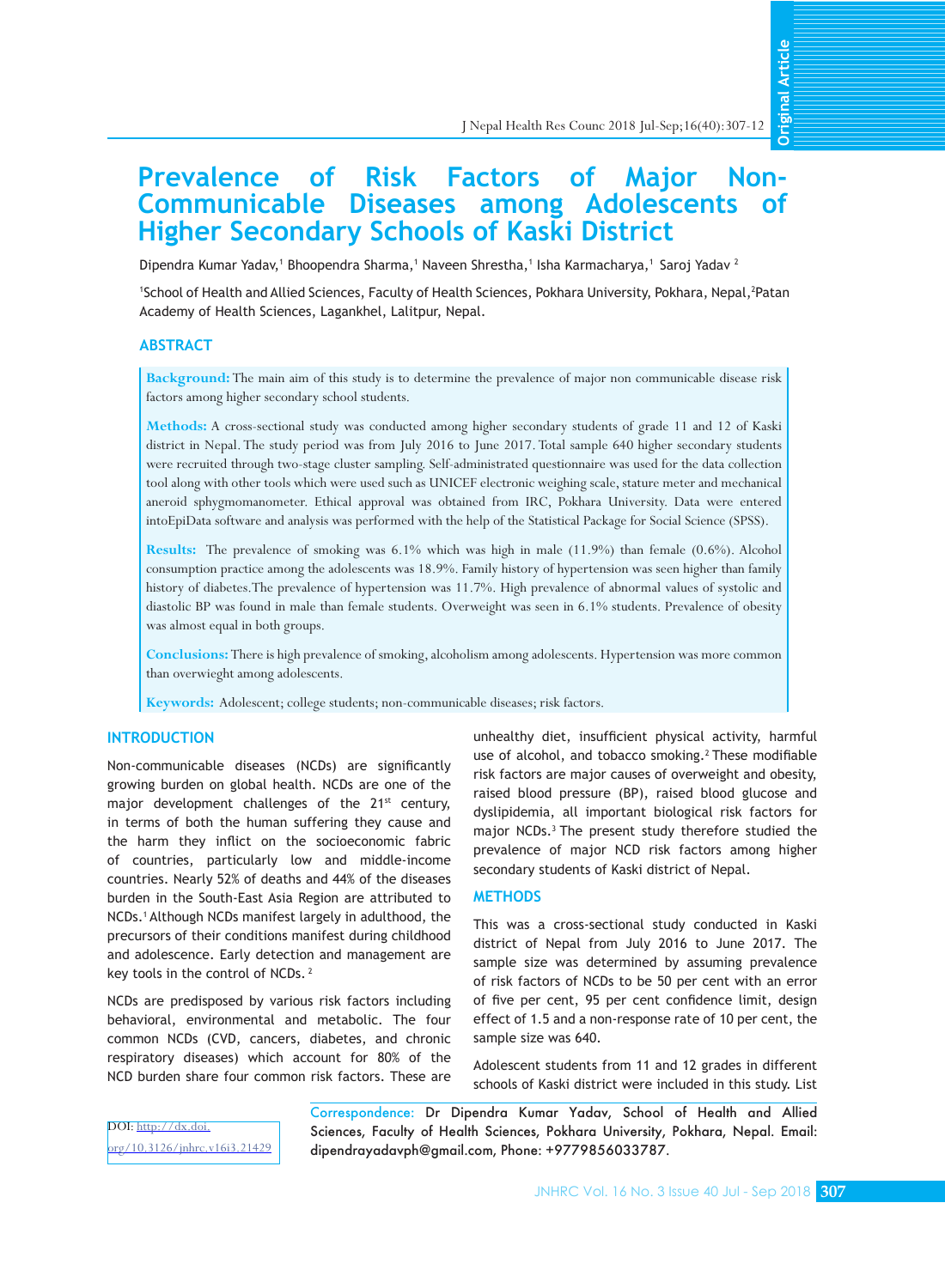of schools in Kaski was obtained from regional higher secondary office, Kaski. From the list of 118 higher secondary schools (66 are public and 52 are private), and approximately 18,000 students are studying in 11 and 12 classes in Kaski district. Seventy seven and fourty one higher secondary schools were running in urban and rural areas respectively. Two stage cluster sampling were adopted for the selection of participants. In first stage, all the higher secondary schools which had running in Kaski district were listed in to two strata such as urban and rural; eight clusters (eight public higher secondary schools) were selected from rural areas and eight clusters (eight private higher secondary schools) were selected from urban areas from the list. This was followed by random selection of class from the selected schools after that all students were selected within the class. The surplus data, exceeding the required serial number, were omitted to maintain the sample size.

Self-administrated questionnaire was prepared based on WHO STEPS Instrument version 3.1 and used for the data collection tool. Biochemical measurements of step 3.1were not performed because of logistic limitations. Other different tools were used such as UNICEF electronic weighing scale for measuring weight, stature meter for measuring height and mechanical aneroid sphygmomanometer for measuring blood pressure. This questionnaire has been previously used in Nepal by Nepal health research council. The selfadministrated questionnaire was made in simple, clear and Nepali language. Pretesting of research tools was conducted among higher secondary students in Lekhnath Municipality of Kaski district. An elaborative briefing on the questionnaire was done to all the students of the class prior to data collection.

Height and weight were measured in order to calculate BMI. The heights and weights of the participants were measured in a standing position without shoes on, whilst they looked straight ahead. The height and weight were measured in centimeters and kilograms respectively.The blood pressure measurements were taken in a quiet room at school/college. It was ensured that the individual was seated with his/her feet flat on the floor and rested at least 5-10 minutes. All measurements were taken as once time and measurements were recorded.

Data were entered in Epidata software and analyzed by using SPSS 20 version software. Descriptive statistics (i.e., frequency, percentage, mean and standard deviation) were applied to calculate the prevalence of the risk factors. Associations between socio-demographic, behavioural, and physical risk factors were analyzed by multiple logistic regression. Multiple logistic regression analysis was applied to test association between

dependent and independent variables.Univariate and bivariate analysis were performed. Statistical significance was considered at p<0.05 and the strength of statistical association was assessed by odds ratios with 95 % confidence interval.

Ethical clearance was acquired from the institutional review committee of Pokhara University at the beginning of the study. We obtained written permission from the school authorities before interacting with the students. Informed consent was taken from participants whose age was more than 18 years, but for those less than 18 years of age assent was taken from their guardian. Written consent was taken from the participants. One day prior to the data collection date that participant's guardian was informed to come to school. Respective guardians were informed regarding research such as research objectives, risks, benefits and tools & techniques of data collection before the taking assent. Detail information was given in English and Nepali version to all participants. Confidentiality was maintained and the information was used for research purpose only. Participation in the study was entirely voluntary and full confidentiality of the objectives of the study.

Participants were informed about their BP and BMI status. In case of the abnormal range, educational counseling was given regarding balanced diet, physical exercise, and they were suggested to visit the health facility for further management.

## **RESULTS**

Out of 640 participants, more than half (51.60%) were female and nearly half (48.40%) were male, within the age ranging from 15 to 19 years. Participants who were Brahmin by ethnicity and Hindu by religion were predominant. (Table 1)

| Table 1. Socio-demographic characteristics of the |     |      |  |  |  |
|---------------------------------------------------|-----|------|--|--|--|
| participants (n=640).                             |     |      |  |  |  |
| <b>Background Characteristics</b>                 | n   | $\%$ |  |  |  |
| School setting                                    |     |      |  |  |  |
| Urban                                             | 320 | 50.0 |  |  |  |
| Rural                                             | 320 | 50.0 |  |  |  |
| Students enrolled in different schools            |     |      |  |  |  |
| <b>Public</b>                                     | 320 | 50.0 |  |  |  |
| Private                                           | 320 | 50.0 |  |  |  |
| Sex                                               |     |      |  |  |  |
| Male                                              | 310 | 48.4 |  |  |  |
| Female                                            | 330 | 51.6 |  |  |  |
| Age                                               |     |      |  |  |  |
| 15                                                | 40  | 6.3  |  |  |  |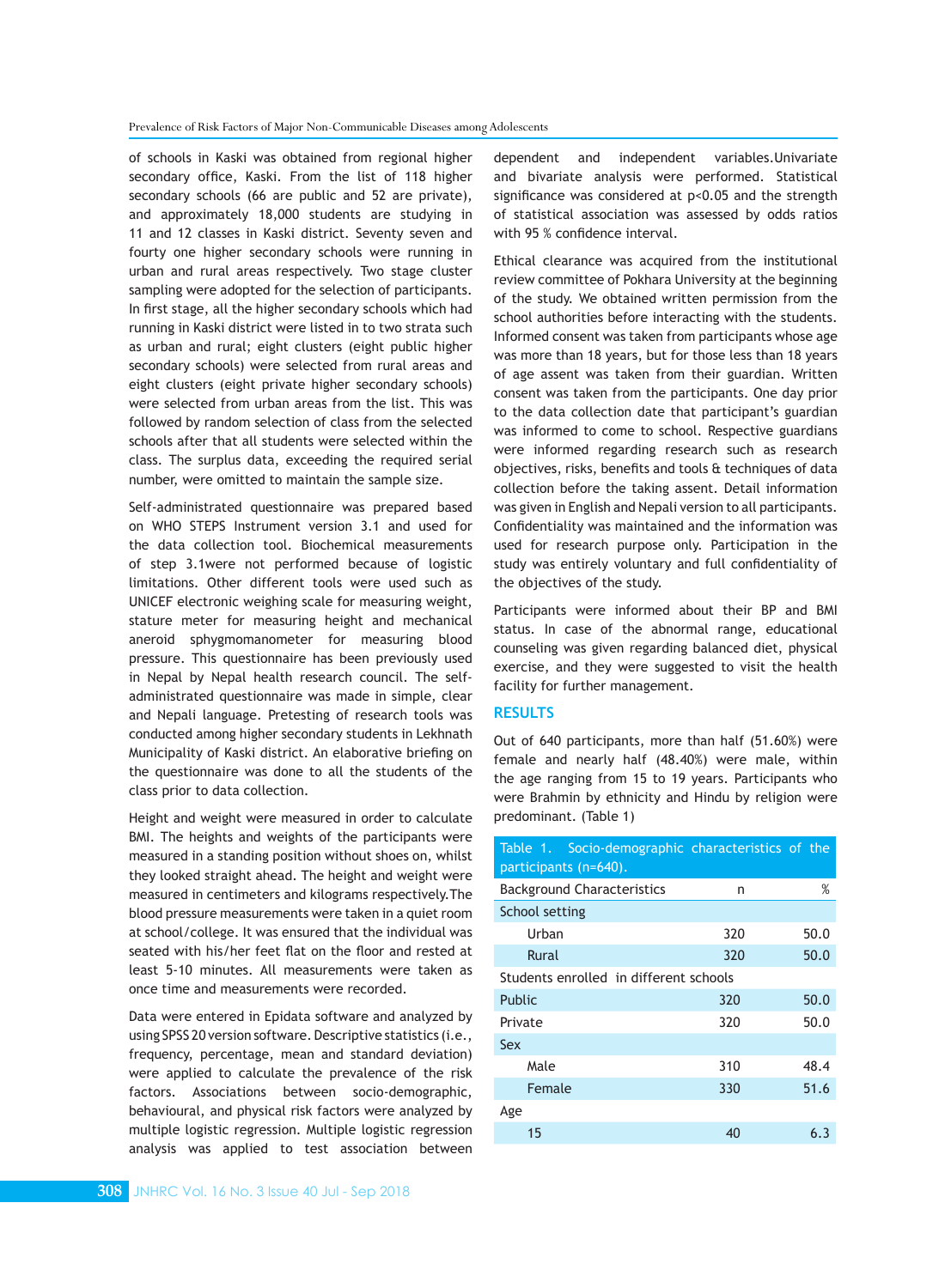| 16                    | 134 | 20.9 |
|-----------------------|-----|------|
| 17                    | 241 | 37.7 |
| 18                    | 155 | 24.2 |
| 19                    | 70  | 10.9 |
| Ethnicity             |     |      |
| <b>Brahman</b>        | 307 | 47.9 |
| Chhetri               | 131 | 20.5 |
| <b>Dalit</b>          | 63  | 9.8  |
| Janajati              | 131 | 20.5 |
| <b>Muslim</b>         | 8   | 1.3  |
| Religion              |     |      |
| Hindu                 | 581 | 90.8 |
| <b>Buddhist</b>       | 45  | 7.0  |
| Christian             | 6   | 0.9  |
| Islam                 | 8   | 1.3  |
| <b>Marital status</b> |     |      |
| Unmarried             | 627 | 98.0 |
| Married               | 13  | 2.0  |

Table 2 shows the summary of risk factors for NCDs among students. About 6% of total students were currently smoking, males in majority. About threefourths of total students admitted adding extra salt to their food. About 29% of total students (184) claimed to have family history of chronic diseases; among them, about three-fourths and one-fourths of total students said that they had a family history of hypertension and diabetes mellitus respectively.

| Table 2. Summary of risk factors for NCDs among<br>students.  |                     |                                 |                     |
|---------------------------------------------------------------|---------------------|---------------------------------|---------------------|
| <b>Risk factors</b>                                           | Male<br>$n_{1}$ (%) | Female n <sub>1</sub><br>$(\%)$ | Total N<br>$(\%)$   |
|                                                               | $n_{1} = 310$       | $n_{1} = 330$                   | $N = 640$           |
| Currently smoking                                             | 37 (11.9)           | 2(0.6)                          | 39(6.1)             |
| Alcohol<br>consumption at<br>least one time<br>last one month | 100<br>(32.3)       | 21(6.4)                         | 121 (18.9)          |
| Extra salt added<br>in food                                   | 214<br>(69.0)       | 263 (79.7)                      | 477 (74.5)          |
| $BM \geq 25$                                                  | 19(6.1)             | 20(6.1)                         | 39(6.1)             |
| Hypertension<br>(≥140/≥90)                                    | 42<br>(13.54)       | 33(10)                          | 75 (11.7)           |
| Systolic BP≥140                                               | 31 (10.0)           | 24(7.3)                         | 55(8.6)             |
| Diastolic BP≥90                                               | 19(6.1)             | 16(4.8)                         | 35(5.5)             |
|                                                               | $n_1 = 178$         | $n_1 = 179$                     | $n = 357$<br>(55.8) |
| Fruit consumption<br>>3 days/week                             | 122<br>(47.5)       | 135 (52.5)                      | 257 (72)            |

| <b>Fruit consumption</b><br><3 days/week                                                                                       | 56 (31.5)     | 44 (24.6)   | 100(28)              |
|--------------------------------------------------------------------------------------------------------------------------------|---------------|-------------|----------------------|
|                                                                                                                                | $n_{1} = 230$ | $n_1 = 232$ | n=462<br>(72.2)      |
| Vegetable<br>consumption $\geq 5$<br>days                                                                                      | 111<br>(44.8) | 137 (55.2)  | 248 (53.7)           |
| Vegetable<br>consumption <5<br>days                                                                                            | 119<br>(55.6) |             | 95 (44.4) 214 (46.3) |
|                                                                                                                                | $n_{1} = 255$ | $n_1 = 191$ | $N = 446$            |
| Vigorous Exercise<br>(carrying or lifting)<br>heavy loads,<br>digging or cycling<br>for atleast 10<br>minutes)<3 days/<br>week | 96 (37.6)     | 91 (47.6)   | 187 (41.9)           |
| Family history of<br>chronic diseases                                                                                          | $n_1 = 100$   | $n_1 = 84$  | $N = 184$            |
| Family history of<br>hypertension                                                                                              | 74 (74)       | 65 (77.4)   | 139 (75.5)           |
| Family history of<br>DM                                                                                                        | 28 (28)       | 19(22.6)    | 47 (25.5)            |

Out of 640, 234 participants (36.6%) had checked hypertension by health worker, and only 17.9% (42) of participants claimed they were diagnosed with hypertension by health worker. Out of 42 hypertensive participants, only 23.8% of participants consumed hypertension medicine in last two weeks. Only 23 participants (3.6%) ever had checked diabetes by health worker, and 17.4% (four) participants said they were diagnosed with diabetes by health workerand 25% (one) participants were use medicine.According to the measurements taken, among total participants, 75 (11.7%) were found hypertensive, 180 (28.1%) were underweight, 39 (6.1%) were overweight.

Participants were spent time to walk or bicycle for at least 10 minutes continuously to get to and from places as considered as medium exercise. This study revealed that medium exercise was performed by 87.34% of participants among them, male were 53.5% and female were 38.3%.

Table 3 shows ethnicity, residence, fruit consumption were significantly associated with systolic BP. Diastolic BP and systolic BP were seen to be significantly associated (p<0.001) with each other showing that they both rise together. BMI was seen to be associated with ethnicity and urban and rural residence.

Male had the highest mean intake of smoking (4) while female had comparatively less intake of drinking (1.5). There was insignificant difference in mean BMI for males and females (20.25, 20.29 kg/m2, p=0.713). Mean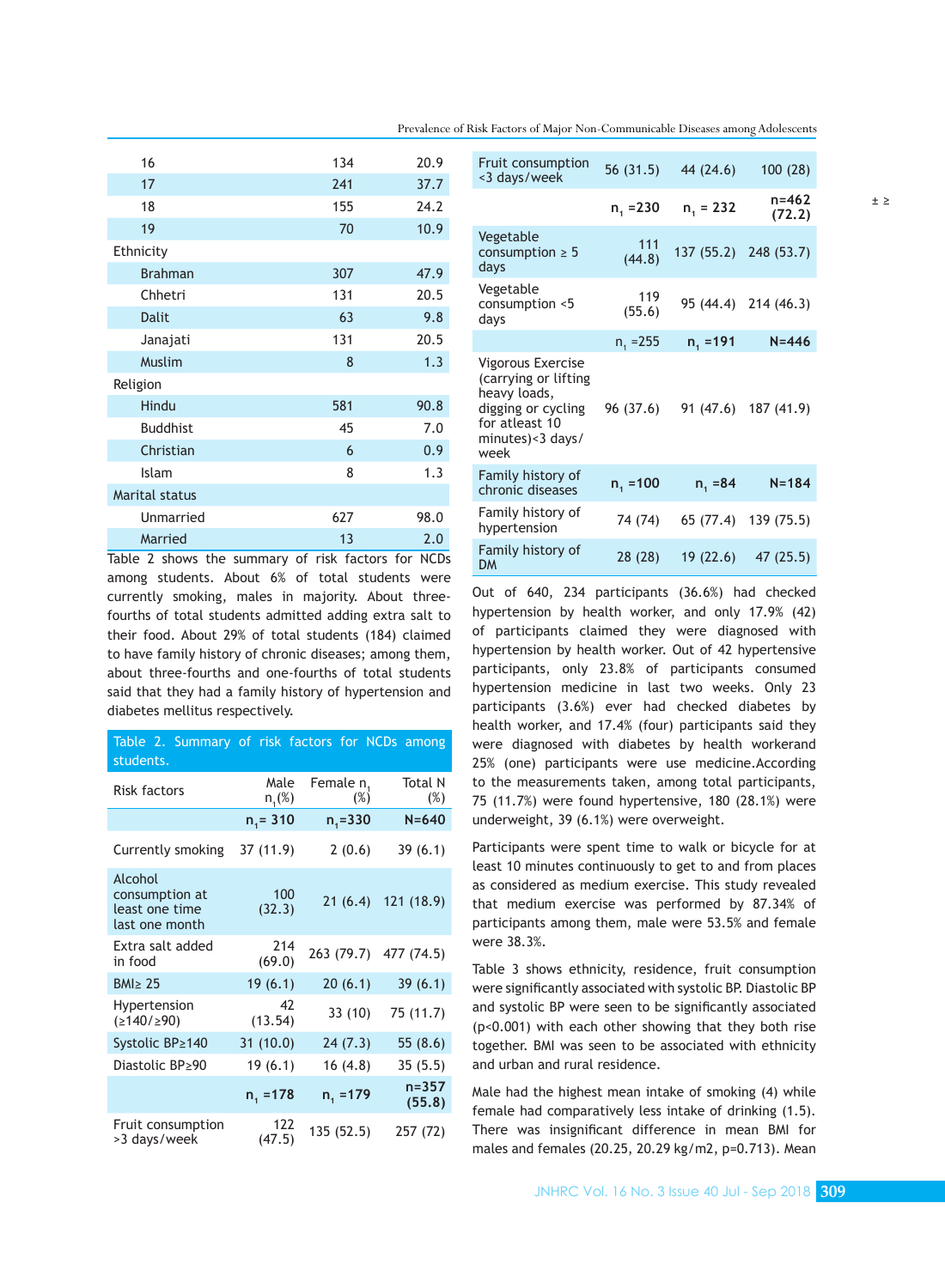Prevalence of Risk Factors of Major Non-Communicable Diseases among Adolescents

| Table 3. Variables associated with systolic BP, diastolic BP and increasing BMI. |                              |         |                            |         |                            |         |
|----------------------------------------------------------------------------------|------------------------------|---------|----------------------------|---------|----------------------------|---------|
|                                                                                  | Systolic BP                  |         | Diastolic BP<br><b>BMI</b> |         |                            |         |
| Model                                                                            | Unadjusted<br>Exp, 95 % CI   | p-value | Unadjusted<br>Exp, 95 % CI | p-value | Unadjusted<br>Exp, 95 % CI | p-value |
| Ethnicity (upper/other than<br>upper caste)                                      | 2.083<br>$(1.192 - 3.640)$   | 0.009   | 0.993<br>$(0.477 - 2.070)$ | 0.98    | 1.943<br>$(1.011 - 3.732)$ | 0.04    |
| Residence (urban/rural)                                                          | 2.905<br>$(1.570 - 5.374)$   | 0.001   | 0.738<br>$(0.371 - 1.488)$ | 0.38    | 0.479<br>$(0.241 - 0.950)$ | 0.03    |
| Fruit consumption $(3/\geq 3)$<br>days per week)                                 | 0.444<br>$(0.205 - 0.961)$   | 0.035   | 0.563<br>$(0.223 - 1.422)$ | 0.21    | 1.383<br>$(0.444 - 4.306)$ | 0.57    |
| Systolic (no hypertension/<br>hypertension)                                      |                              |         | 10.594 (5.043-<br>22.255   | 0.001   | 0.880<br>$(0.262 - 2.955)$ | 0.83    |
| Diastolic (no hypertension/<br>hypertension)                                     | 10.594<br>$(5.043 - 22.255)$ | 0.001   |                            |         | 0.930<br>$(0.215 - 4.028)$ | 0.92    |
| BMI (No obese< 25/Obese≥25)                                                      | 0.880<br>$(0.262 - 2.955)$   | 0.83    | 0.930<br>$(0.215 - 4.028)$ | 0.92    |                            |         |
| Family history of<br>hypertension (yes/no)                                       | 0.831<br>$(0.221 - 3.122)$   | 0.78    | 0.672<br>$(0.140-3.231)$   | 0.61    | 1.033<br>$(0.316 - 3.377)$ | 0.95    |
| Alcohol consumption at least<br>one time last one month<br>(yes/no)              | 1.672<br>$(0.398 - 7.022)$   | 0.47    | 0.622<br>$(0.159 - 2.441)$ | 0.49    | 0.375<br>$(0.891 - 1.576)$ | 0.16    |
| Currently smoking (yes/no)                                                       | 1.137<br>$(0.338 - 3.818)$   | 0.83    | 2.279<br>$(0.304 - 17.1)$  | 0.41    | 0.765<br>$(0.225 - 2.603)$ | 0.66    |

| Table 4. Comparison of mean values of risk factors between male and female students. |                    |                    |                    |  |  |
|--------------------------------------------------------------------------------------|--------------------|--------------------|--------------------|--|--|
| <b>Risk Factor</b>                                                                   | Male               | Female             | P* Value           |  |  |
|                                                                                      | (Mean SD)          | (Mean SD)          | Male Versus Female |  |  |
| <b>Behavioral Factors:</b>                                                           |                    |                    |                    |  |  |
| Number of cigarettes $(n=32)$                                                        | $4+2.92$           | $1.5 \pm 0.7$      | 0.290              |  |  |
| Standard drinking/last 30 days(n=45)                                                 | $2.78 \pm 2.09$    | $1.5 \pm 0.57$     | 0.303              |  |  |
| Eating fruits/ per week (n=178)                                                      | $3.61 \pm 1.76$    | $3.66 \pm 1.68$    | 0.574              |  |  |
| Vigorous intensity activities in minutes/typical<br>day (n=256M, n=190F)             | $109.29 \pm 99.92$ | $103.42 \pm 91.96$ | 0.876              |  |  |
| <b>Physical Measurement:</b>                                                         |                    |                    |                    |  |  |
| BMI $(kg/m2)$                                                                        | $20.25 \pm 2.88$   | $20.29 \pm 2.80$   | 0.713              |  |  |
| Systolic (mm of Hg)                                                                  | $115.06 \pm 15.98$ | $114.21 \pm 15.14$ | 0.390              |  |  |
| Diastolic (mm of Hg)                                                                 | $74.15{\pm}9.10$   | 73.78±9.32         | 0.585              |  |  |

systolic BP and diastolic BP was slightly more in male that female students (Table 4).

# **DISCUSSION**

In this study,the prevalence of smoking was 6.1% which was high in male (11.9%) than female (0.6%). Smoking was found to be associated with sex. Male were more likely to smoke than female. Among current smokers, mean intake of smoking had higher in male  $(4\pm2.92)$ than in female  $(1.5\pm0.7)$ . So these adolescents who have tried smoking in our study have a high risk of becoming regular smokers which would then increase their risk of developing non-communicable diseases. The similar findings were found in other studies, i.e. smoking was

more common in male than female.**4-6** In contrast, another study showed that there was no difference with regards to sex for smoking and socio-demographic and school-related variables were associated with smoking.<sup>7</sup>

Merely 18.9% of the studentsconsumed alcohol where male students were in majority than females. Mean intake of alcohol within last thirty days was higher in male(2.78±2.09) than female(1.5±0.57). Alcohol intake did not seem to contribute as a risk factor to developing hypertension or obesity in our study. The similar finding was found in other studies, i.e. sex was associated with alcohol consumption.<sup>4,8</sup> In contrast, a study showed sex was not associated with alcohol consumption.<sup>7</sup> This study revealed study setting was associated with alcohol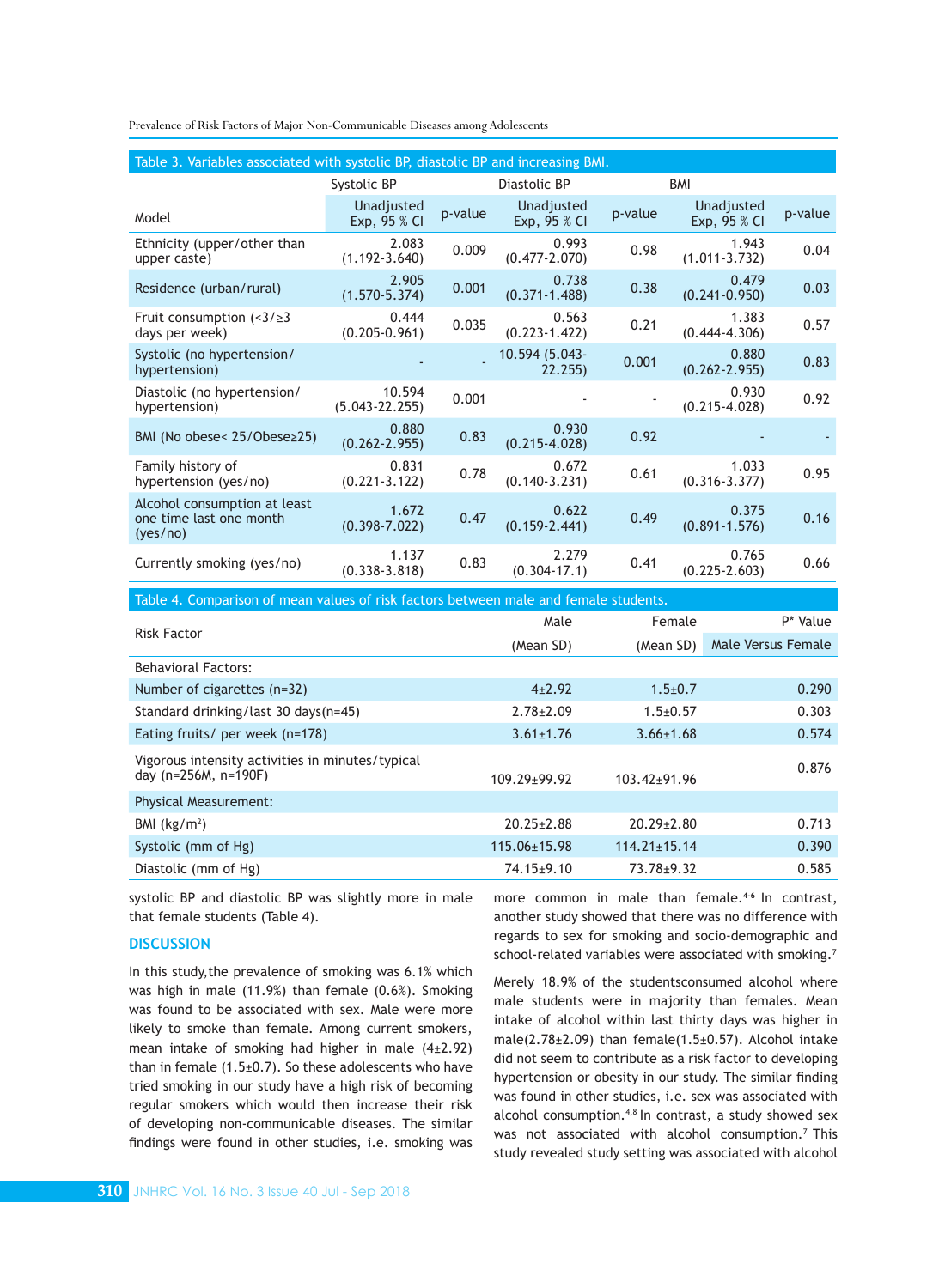consumption. The similar finding was found in another study, Mountain 6% versus Terai<1%. 8

This study revealed 55.8% consumed fruits among them 72% consumed more than 3 days in a week and 72.2% consumed vegetables in a week. Consumption of fruits ≥3 days in per week appears to be negatively correlated with systolic BP. Other studies showed 66.7% **<sup>7</sup>**, 95% 9 consumed fruits and vegetables respectively and majority of participants consumed inadequate fruits and vegetables.**<sup>4</sup>** In this study, age and sex were not found to be associated frequency of with fruits consumption in other hand another study showed fruits intake was significantly high among male than female.**<sup>10</sup>**In this study, sex was found to be associated with vegetable consumption. This finding was supported by another study.**<sup>10</sup>**

In this study, 65.6% participants have normal BMI and only 6.1% participants have overweight. BMI was seen to be associated with ethnicity and urban and rural residence. Comparatively, more percentage of adolescents was seen overweight in a study conducted in Nepal (12.1%).<sup>11</sup> The study conducted by Zaman and Bhuiyan and reported that the prevalence of overweight was 20%.<sup>9</sup> This study shows that more participants were obese in urban setting than in rural setting; a similar finding was shown in a study conducted by Bhagyalaxmi, at al.<sup>12</sup> This study showed the equal proportion of male and female were found overweight, but previous research reported that more female adolescents (15.5%) were found overweight than males (6.6%).**<sup>11</sup>**

This study showed that there was insignificant association between systolic BPand sex, and similar finding was revealed from study conducted by Garg.**<sup>7</sup>** Similarly, diastolic BP was indistinctly higher in males than females, while similar finding was depicted by another study.<sup>4,11</sup>

## **CONCLUSIONS**

The prevalence of smoking was 6.1% which was high in male (11.9%) than female (0.6%). Alcohol consumption practice among the adolescents was 18.9%. The prevalence of hypertension among students was 11.7%. High prevalence of abnormal values of systolic and diastolic BP was found in male than female students. Overweight was seen in 6.1%. Health education and promotion programs should be designed for targeting students to increase levels of knowledge on harmful effects of risk factors and motivate them to quit smoking and alcohol consumption and encourage them on healthy diet consumption and physical exercise in family, school and community residence.

#### **ACKNOWLEDGEMENTS**

We are greatly thankful to Pokhara University Research Centre for providing us with the research grant, and gratefully acknowledge Institution Review Committee, Pokhara University for the ethical clearance. Also we are thankful to the students who participated in the study without which the study would not have been possible.

## **REFERENCES**

- 1. World Health Organization. Preventing chronic diseases: a vital investment. Geneva, 2005.[full Text Link]
- 2. Ministry of Health, New ERA, and ICF International. Nepal Demographic and Health Survey 2016. Kathmandu, Nepal 2017.
- 3. Haregu TN, Oti S, Egondi T, Kyobutungi C. Co-occurrence of behavioral risk factors of common non-communicable diseases among urban slum dwellers in Nairobi, Kenya. Global Health Action. 2015;8:28697.[\[DOI\]](https://doi.org/10.3402/gha.v8.28697) [\[Full Text](https://www.tandfonline.com/doi/abs/10.3402/gha.v8.28697)  [Link\]](https://www.tandfonline.com/doi/abs/10.3402/gha.v8.28697)
- 4. Mokdad AH, Marks JS, Stroup DF, Gerberding JL. Actual causes of death in the United States, 2000. JAMA. 2004;291(10):1238-45.[\[Link\]](https://jamanetwork.com/journals/jama/article-abstract/198357)
- 5. Aryal KK, Mehata S, Neupane S, Vaidya A, Dhimal M, Dhakal P, et al. The Burden and Determinants of Non Communicable Diseases Risk Factors in Nepal: Findings from a Nationwide STEPS Survey. PloS ONE. 2015;10(8):e0134834[.\[DOI\]](https://doi.org/10.1371/journal.pone.0134834)[\[Full Text Link\]](http://journals.plos.org/plosone/article?id=10.1371/journal.pone.0134834)
- 6. Zaman MM, Bhuiyan MR, Karim MN, Moniruz Zaman, Rahman MM, Akanda AW, et al. Clustering of noncommunicable diseases risk factors in Bangladeshi adults: An analysis of STEPS survey 2013. BMC Pub Health. 2015;15:659.[\[DOI\]](https://doi.org/10.1186/s12889-015-1938-4) [\[Full Text Link\]](https://bmcpublichealth.biomedcentral.com/articles/10.1186/s12889-015-1938-4)
- 7. Garg A, Anand T, Sharma U, Kishore J, Chakraborty M, Ray PC, et al. Prevalence of Risk Factors for Chronic Noncommunicable Diseases Using WHO Steps Approach in an Adult Population in Delhi. J Family Med Prim Care. 2014;3(2):112-8.[\[Full Text Link\]](https://www.ncbi.nlm.nih.gov/pmc/articles/PMC4139989/)
- 8. Pradhan PMS, Niraula SR, Ghimire A, Singh SB, Pokharel PK. Tobacco use and associated factors among adolescent students in Dharan, Eastern Nepal: a cross-sectional questionnaire survey. BMJ Open. 2013;3[.\[DOI\]](http://dx.doi.org/10.1136/bmjopen-2012-002123)[\[Link\]](https://bmjopen.bmj.com/content/3/2/e002123.short)
- 9. Binu VS, Subba SH, R.G. M, Kumar G, Ninan J, Rana MS, et al. Smoking among Nepali Youth - Prevalence and Predictors. Asian Pacific Journal of Cancer Prevention. 2010;11(1):221-6[.\[Full Text Link\]](http://journal.waocp.org/article_25148_0a65061176ac85377b834555b6c37155.pdf)
- 10. Tassitano RM, Dumith SC, Chica DA, Tenorio MC. Aggregation of the four main risk factors to noncommunicable diseases among adolescents. Rev Bras